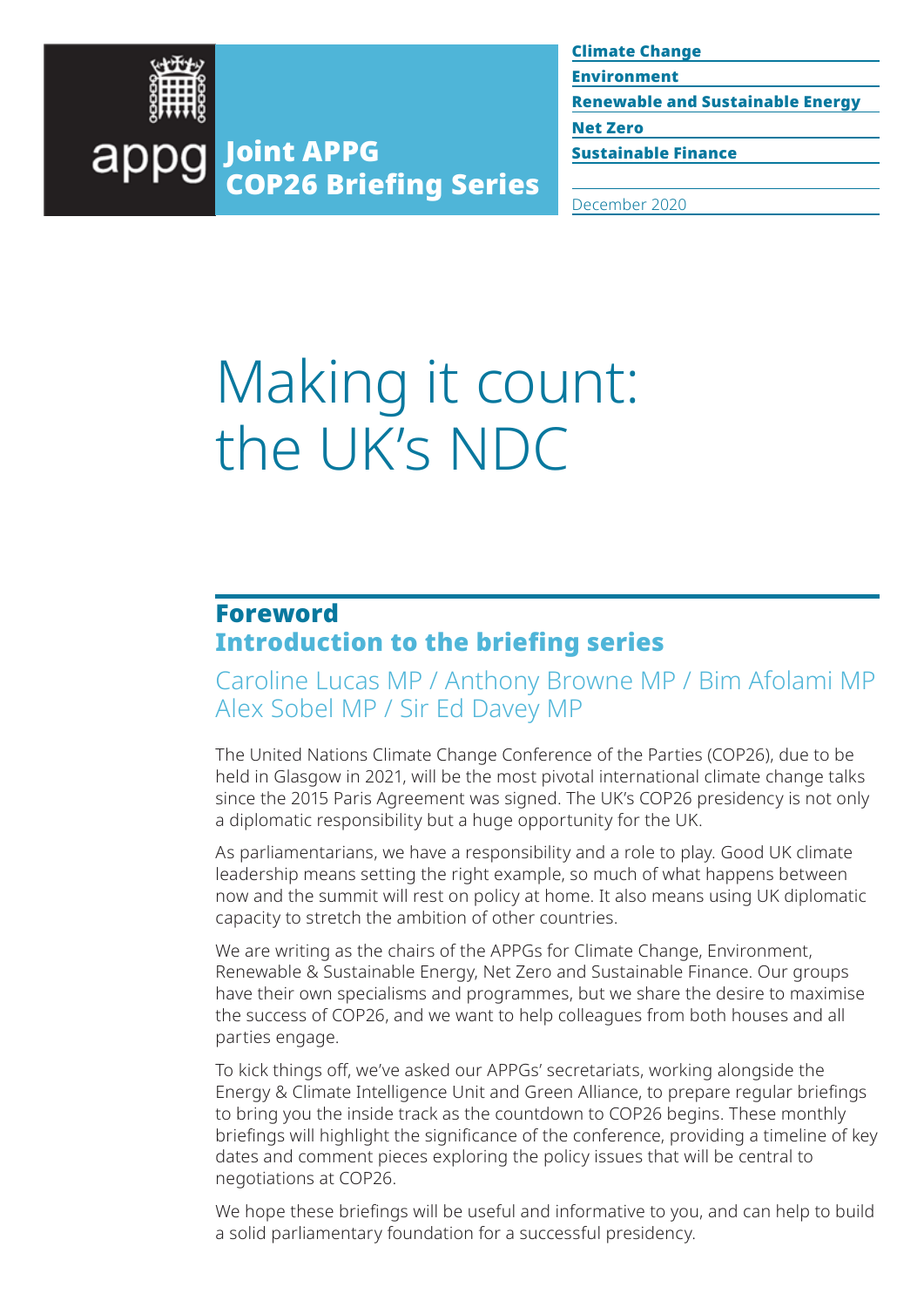## <span id="page-1-0"></span>What is a Nationally Determined Contribution?

Nationally Determined Contributions (NDCs) are a central component of the Paris Agreement. Every five years, countries who have signed up to the Paris Agreement must submit an NDC detailing the measures they are taking towards the goals of the agreement. Countries are expected to put forward an NDC that is more ambitious than their previous one and reflects their 'highest possible ambition'. Countries must submit updated NDCs by the end of 2020, five years after the 2015 Paris Agreement, though some countries may end up submitting in 2021 given the postponement of COP26. The new NDCs should focus on action over the coming decade, although they can include longer targets as well.

### The challenge ahead of COP26

Global temperatures have already increased by around 1°C since pre-industrial times resulting in extreme weather, rising sea levels and diminishing Arctic sea ice. The Paris Agreement aims to keep a global temperature rise this century well below 2°C, aiming for 1.5°C to prevent the worst effects of climate change. Countries current NDCs would result in approximately 3°C of warming on preindustrial levels which would result in catastrophic climate change.<sup>1</sup>

This makes the increasing ambition a vital objective of COP26. We cannot wait until the next NDC submission round in five years' time.

#### What should NDCs contain?

As a minimum, NDCs for developed countries must include an economy-wide emission reduction target. NDCs can also contain commitments on adaptation and climate finance. The 'Katowice Rulebook' was agreed at COP24 and contains details of the information and level of details expected in an NDC. Although these rules don't officially enter into force until the next round of NDC submissions, their voluntary adoption for 2020 submissions can be taken as a sign of a high quality NDC. The UK NDC can, therefore, be expected to contain:

- ‒ An economy wide emission reduction target
- ‒ Targets or objectives on climate adaptation
- ‒ Implementation plans for all targets, with reference points, quantifiable indicators and timeframes
- Details of the methodology used to develop targets and implementation plans
- ‒ A commitment towards ensuring the Paris Agreement collective finance goal is met
- ‒ A view on whether the NDC is fair and ambitious in light of national circumstances

#### What level of ambition should we expect from the UK?

The Committee on Climate Change (CCC) gave its advice on the UK's 2030 NDC target on 3 December.<sup>2</sup> Based on this advice, the government, led by BEIS, will submit the UK's updated NDC to the UN.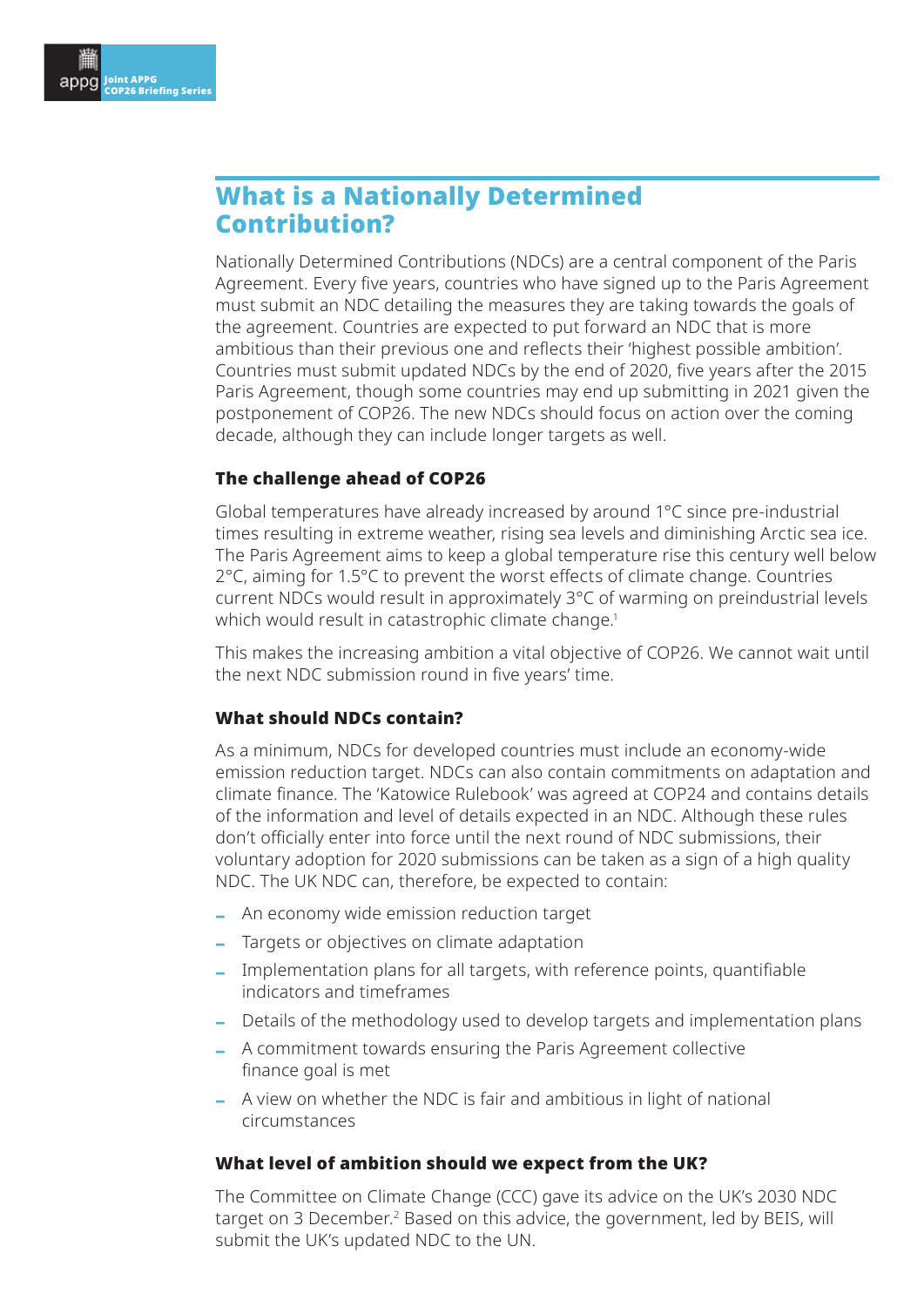<span id="page-2-0"></span>2030 falls within the period of the UK's fifth carbon budget (2028-2032) which dictates an emissions reduction of at least 57 per cent on 1990 levels. However, this budget was set before the UK's 2050 target was changed from an 80 per cent reduction to net zero. The 2030 target in the UK NDC will, therefore, need to be significantly above 57 per cent to be compatible with reaching net zero by 2050. On the basis of current policy commitments, the government is off track to meet its fifth carbon budget. $3$ 

The EU will submit an NDC for a 55-60 per cent reduction in emissions by 2030, depending on the ongoing negotiations.

Environmental groups, led by WWF, have estimated an NDC of 71 per cent reduction by 2030 is feasible (including international aviation and shipping).[4](https://www.wwf.org.uk/sites/default/files/2020-11/WWF_NDC_report.pdf)

## Comment Can a strong UK NDC inspire international ambition?

Dr Alison Doig, international lead at the Energy and Climate Intelligence Unit



The presidency of COP26 is an opportunity and a test. Good leadership requires the UK to be at the top of its international game on climate change. That starts now. It is critical that the government publishes an updated NDC before the climate ambition summit the prime minister is co-hosting with UN Climate Change on 12 December, the five year anniversary of the Paris Agreement.

The Paris Agreement calls on countries to present improved NDCs by the end of 2020. It is worth recalling exactly what is at stake. The Climate Vulnerable Forum (CVF), a group of 48 countries most at risk from climate impacts (representing 1.2 billion people), has called the December 2020 deadline for enhanced NDCs a 'survival deadline'. The Intergovernmental Panel on Climate Change's (IPCC) Special report on 1.5˚C told the world that the next decade is vital if governments are to keep global temperatures below the 1.5°C, warning of dire consequences for the world and, in particular, for these vulnerable countries, if governments fail to deliver.

Their position is a diplomatic clarion call. These vulnerable nations are natural allies of developed countries with a more progressive stance in the negotiations, including the UK. But that only holds if the UK and its fellows step up.

Some of the world's big emitters are starting to ramp up their efforts. It looks likely that the EU will present its enhanced offering in December, with its emissions reduction target raised substantially from a current 40 per cent emission reduction by 2030 to a new target of at least 55 per cent. This increased target is being driven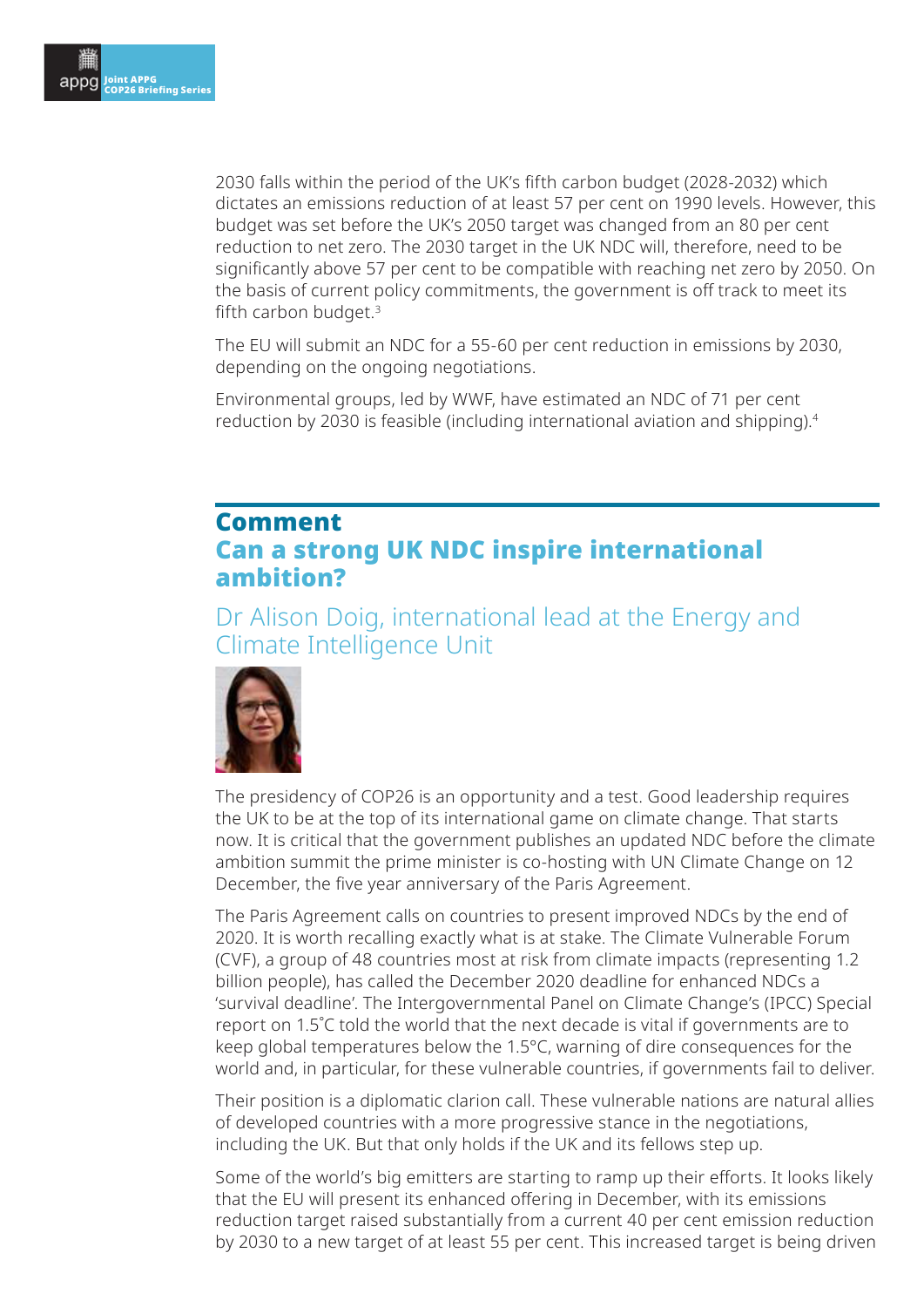by the EU Green Deal, which looks to deliver real world change across EU countries in buildings, renewable energy, chemicals and methane emissions.

Brexit politics also come into the equation with it being the UK's first international climate commitment made outside the EU. It is an opportunity to demonstrate the government's promise of high standards for Britain after Brexit.

## **"**<br>Clin<br>con Climate change is an obvious area of common ground between Number 10 and the new Biden administration"

Having declared last month its ambition of reaching net zero emissions by 2060, China is also indicating its willingness to strengthen its NDC. It has already said emissions will peak and decline before 2030, and there are calls from inside China to enhance this commitment in its NDC, with emissions peaking at or before 2025.

Joe Biden's victory in the presidential election will bring the US back into the Paris Agreement, challenge the other big powers to up the ante on climate commitments and intensify the clean energy transition. Climate change is an obvious area of common ground between Number 10 and his new administration.

All told, the Climate Ambition Summit in December is an opportunity to send strong signals to the multilateral process, and potentially a rallying call to those countries who are dragging their feet on presenting a strengthened target, including Australia, Indonesia, Russia and Japan. It is an opportunity to champion the Paris Agreement as a truly joint international effort. But, to do that, the UK will have to look like a true international champion.